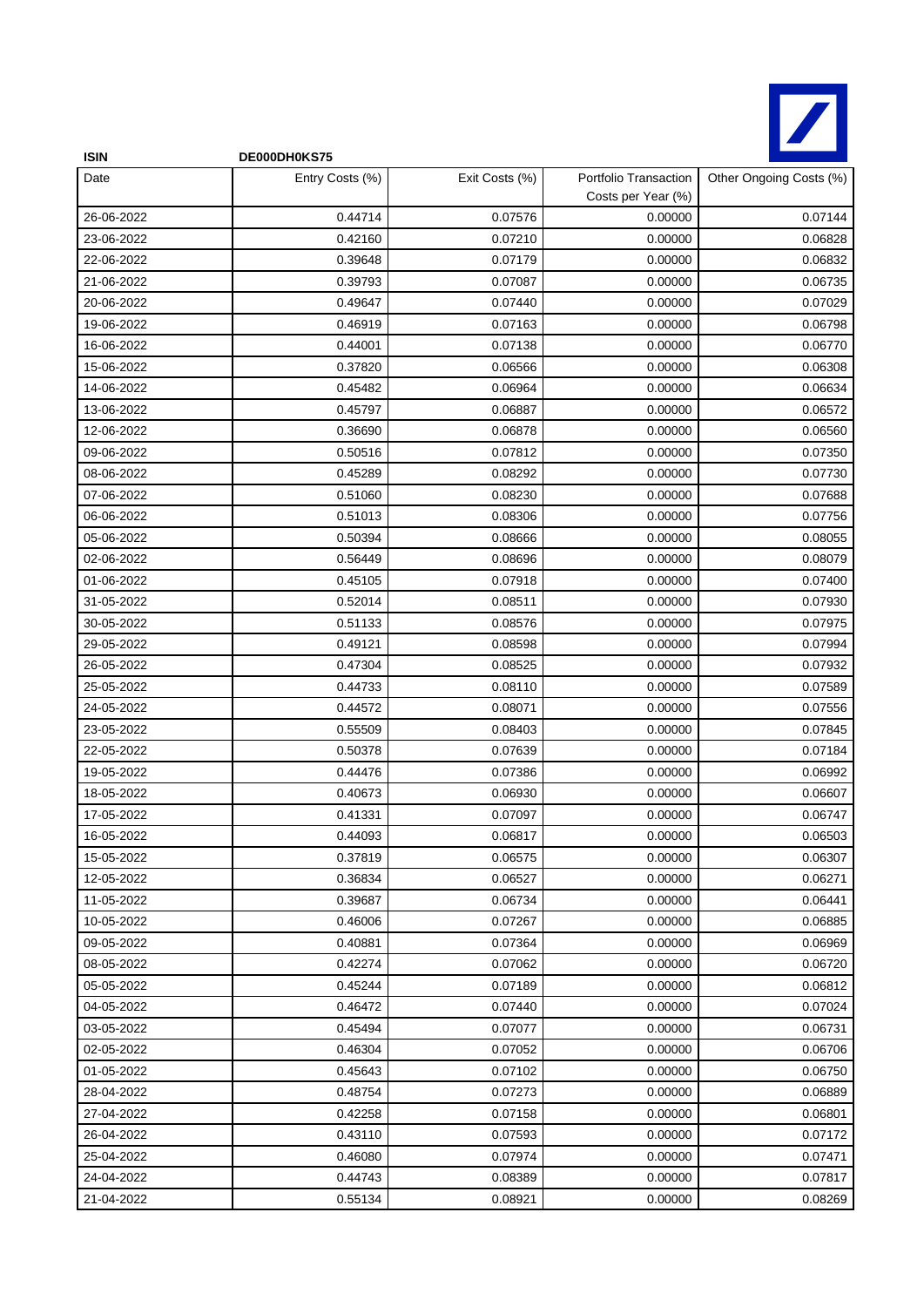| 20-04-2022 | 0.64542 | 0.10000 | 0.00000 | 0.09170 |
|------------|---------|---------|---------|---------|
| 19-04-2022 | 0.58455 | 0.08945 | 0.00000 | 0.08270 |
| 18-04-2022 | 0.58131 | 0.08857 | 0.00000 | 0.08217 |
| 13-04-2022 | 0.62175 | 0.09766 | 0.00000 | 0.08968 |
| 12-04-2022 | 0.55364 | 0.09124 | 0.00000 | 0.08440 |
| 11-04-2022 | 0.54560 | 0.09372 | 0.00000 | 0.08643 |
| 10-04-2022 | 0.58904 | 0.09737 | 0.00000 | 0.08940 |
| 07-04-2022 | 0.52188 | 0.09328 | 0.00000 | 0.08599 |
| 06-04-2022 | 0.54698 | 0.09615 | 0.00000 | 0.08853 |
| 05-04-2022 | 0.56982 | 0.09542 | 0.00000 | 0.08775 |
| 04-04-2022 | 0.64091 | 0.10438 | 0.00000 | 0.09529 |
| 03-04-2022 | 0.60849 | 0.11025 | 0.00000 | 0.10016 |
| 31-03-2022 | 0.72040 | 0.11364 | 0.00000 | 0.10295 |
| 30-03-2022 | 0.77625 | 0.12626 | 0.00000 | 0.11370 |
| 29-03-2022 | 0.74969 | 0.12225 | 0.00000 | 0.11017 |
| 28-03-2022 | 0.60842 | 0.10661 | 0.00000 | 0.09720 |
| 27-03-2022 | 0.60679 | 0.10101 | 0.00000 | 0.09215 |
| 25-03-2022 | 0.70081 | 0.10718 | 0.00000 | 0.09766 |
| 24-03-2022 | 0.59772 | 0.10672 | 0.00000 | 0.09738 |
| 23-03-2022 | 0.62526 | 0.10741 | 0.00000 | 0.09782 |
| 22-03-2022 | 0.61888 | 0.10684 | 0.00000 | 0.09745 |
| 21-03-2022 | 0.70349 | 0.11261 | 0.00000 | 0.10209 |
| 18-03-2022 | 0.68927 | 0.11325 | 0.00000 | 0.10268 |
| 17-03-2022 | 0.68920 | 0.11111 | 0.00000 | 0.10095 |
| 16-03-2022 | 0.68222 | 0.10449 | 0.00000 | 0.09550 |
| 15-03-2022 | 0.70091 | 0.10438 | 0.00000 | 0.09524 |
| 14-03-2022 | 0.58218 | 0.10020 | 0.00000 | 0.09173 |
| 11-03-2022 | 0.61250 | 0.10132 | 0.00000 | 0.09263 |
| 10-03-2022 | 0.63183 | 0.10953 | 0.00000 | 0.09958 |
| 09-03-2022 | 0.67216 | 0.09901 | 0.00000 | 0.09087 |
| 08-03-2022 | 0.56920 | 0.09285 | 0.00000 | 0.08575 |
| 07-03-2022 | 0.47888 | 0.09141 | 0.00000 | 0.08453 |
| 04-03-2022 | 0.63316 | 0.10650 | 0.00000 | 0.09708 |
| 03-03-2022 | 0.74829 | 0.11364 | 0.00000 | 0.10299 |
| 02-03-2022 | 0.37000 | 0.11236 | 0.00000 | 0.10199 |
| 01-03-2022 | 0.45786 | 0.13459 | 0.00000 | 0.12043 |
| 28-02-2022 | 0.39635 | 0.12739 | 0.00000 | 0.11454 |
| 25-02-2022 | 0.33544 | 0.12771 | 0.00000 | 0.11472 |
| 24-02-2022 | 0.42164 | 0.13774 | 0.00000 | 0.12310 |
| 23-02-2022 | 0.43377 | 0.15898 | 0.00000 | 0.14078 |
| 22-02-2022 | 0.53986 | 0.15408 | 0.00000 | 0.13664 |
| 21-02-2022 | 0.47425 | 0.16287 | 0.00000 | 0.14404 |
| 18-02-2022 | 0.42174 | 0.16393 | 0.00000 | 0.14496 |
| 17-02-2022 | 0.46149 | 0.15949 | 0.00000 | 0.14120 |
| 15-02-2022 | 0.55995 | 0.15748 | 0.00000 | 0.13960 |
| 14-02-2022 | 0.38595 | 0.14948 | 0.00000 | 0.13278 |
| 11-02-2022 | 0.46177 | 0.16694 | 0.00000 | 0.14748 |
| 10-02-2022 | 0.47381 | 0.18018 | 0.00000 | 0.15839 |
| 09-02-2022 | 0.60201 | 0.17422 | 0.00000 | 0.15344 |
| 08-02-2022 | 0.45717 | 0.16920 | 0.00000 | 0.14925 |
| 07-02-2022 | 0.57956 | 0.17513 | 0.00000 | 0.15425 |
| 04-02-2022 | 0.64480 | 0.18519 | 0.00000 | 0.16261 |
| 03-02-2022 | 0.49466 | 0.14368 | 0.00000 | 0.12801 |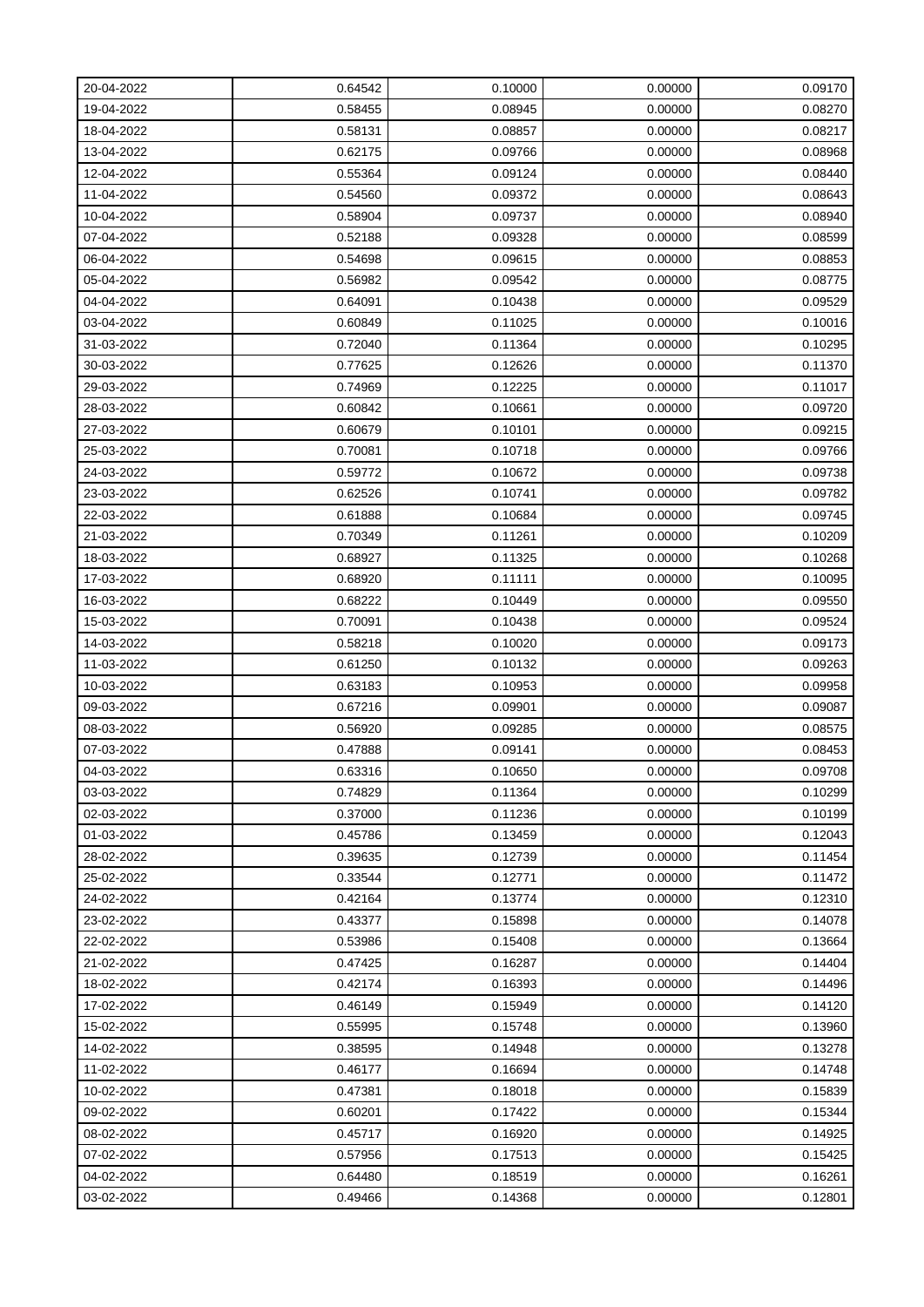| 02-02-2022 | 0.43412 | 0.14245 | 0.00000 | 0.12697 |
|------------|---------|---------|---------|---------|
| 01-02-2022 | 0.44832 | 0.13736 | 0.00000 | 0.12273 |
| 31-01-2022 | 0.41804 | 0.12270 | 0.00000 | 0.11047 |
| 28-01-2022 | 0.40219 | 0.11891 | 0.00000 | 0.10755 |
| 27-01-2022 | 0.38534 | 0.12690 | 0.00000 | 0.11410 |
| 26-01-2022 | 0.36306 | 0.14205 | 0.00000 | 0.12671 |
| 25-01-2022 | 0.43089 | 0.14327 | 0.00000 | 0.12768 |
| 24-01-2022 | 0.37000 | 0.14993 | 0.00000 | 0.13332 |
| 21-01-2022 | 0.50277 | 0.15060 | 0.00000 | 0.13377 |
| 20-01-2022 | 0.54508 | 0.15408 | 0.00000 | 0.13674 |
| 19-01-2022 | 0.41316 | 0.15267 | 0.00000 | 0.13552 |
| 18-01-2022 | 0.48391 | 0.16447 | 0.00000 | 0.14542 |
| 17-01-2022 | 0.54869 | 0.17361 | 0.00000 | 0.15306 |
| 14-01-2022 | 0.64066 | 0.18315 | 0.00000 | 0.16093 |
| 13-01-2022 | 0.50124 | 0.18315 | 0.00000 | 0.16086 |
| 12-01-2022 | 0.52472 | 0.15649 | 0.00000 | 0.13867 |
| 11-01-2022 | 0.52693 | 0.15244 | 0.00000 | 0.13533 |
| 10-01-2022 | 0.39780 | 0.14993 | 0.00000 | 0.13323 |
| 07-01-2022 | 0.37496 | 0.14430 | 0.00000 | 0.12857 |
| 06-01-2022 | 0.36062 | 0.14144 | 0.00000 | 0.12615 |
| 05-01-2022 | 0.45854 | 0.14184 | 0.00000 | 0.12653 |
| 04-01-2022 | 0.48091 | 0.14025 | 0.00000 | 0.12514 |
| 03-01-2022 | 0.39905 | 0.15129 | 0.00000 | 0.13434 |
| 31-12-2021 | 0.52201 | 0.14837 | 0.00000 | 0.13217 |
| 30-12-2021 | 0.44785 | 0.14144 | 0.00000 | 0.12621 |
| 29-12-2021 | 0.45219 | 0.13605 | 0.00000 | 0.12165 |
| 28-12-2021 | 0.45093 | 0.14451 | 0.00000 | 0.12869 |
| 27-12-2021 | 0.36793 | 0.14065 | 0.00000 | 0.12549 |
| 23-12-2021 | 0.48686 | 0.14245 | 0.00000 | 0.12696 |
| 22-12-2021 | 0.36574 | 0.13459 | 0.00000 | 0.12039 |
| 21-12-2021 | 0.46315 | 0.13889 | 0.00000 | 0.12404 |
| 20-12-2021 | 0.47249 | 0.13333 | 0.00000 | 0.11948 |
| 17-12-2021 | 0.46075 | 0.14620 | 0.00000 | 0.13018 |
| 16-12-2021 | 0.50955 | 0.14144 | 0.00000 | 0.12619 |
| 15-12-2021 | 0.43046 | 0.13369 | 0.00000 | 0.11969 |
| 14-12-2021 | 0.34925 | 0.13477 | 0.00000 | 0.12054 |
| 13-12-2021 | 0.37650 | 0.13333 | 0.00000 | 0.11945 |
| 10-12-2021 | 0.44136 | 0.13514 | 0.00000 | 0.12093 |
| 09-12-2021 | 0.39852 | 0.14144 | 0.00000 | 0.12619 |
| 08-12-2021 | 0.33153 | 0.12903 | 0.00000 | 0.11548 |
| 07-12-2021 | 0.34625 | 0.12987 | 0.00000 | 0.11647 |
| 06-12-2021 | 0.35086 | 0.13605 | 0.00000 | 0.12169 |
| 03-12-2021 | 0.44359 | 0.13569 | 0.00000 | 0.12140 |
| 02-12-2021 | 0.38034 | 0.14045 | 0.00000 | 0.12541 |
| 01-12-2021 | 0.39067 | 0.13908 | 0.00000 | 0.12411 |
| 30-11-2021 | 0.46329 | 0.14663 | 0.00000 | 0.13045 |
| 29-11-2021 | 0.31808 | 0.13228 | 0.00000 | 0.11843 |
| 26-11-2021 | 0.41361 | 0.13038 | 0.00000 | 0.11693 |
| 25-11-2021 | 0.34132 | 0.12315 | 0.00000 | 0.11093 |
| 24-11-2021 | 0.40485 | 0.12346 | 0.00000 | 0.11109 |
| 23-11-2021 | 0.46660 | 0.12987 | 0.00000 | 0.11656 |
| 22-11-2021 | 0.38592 | 0.13245 | 0.00000 | 0.11871 |
| 19-11-2021 | 0.33739 | 0.13812 | 0.00000 | 0.12339 |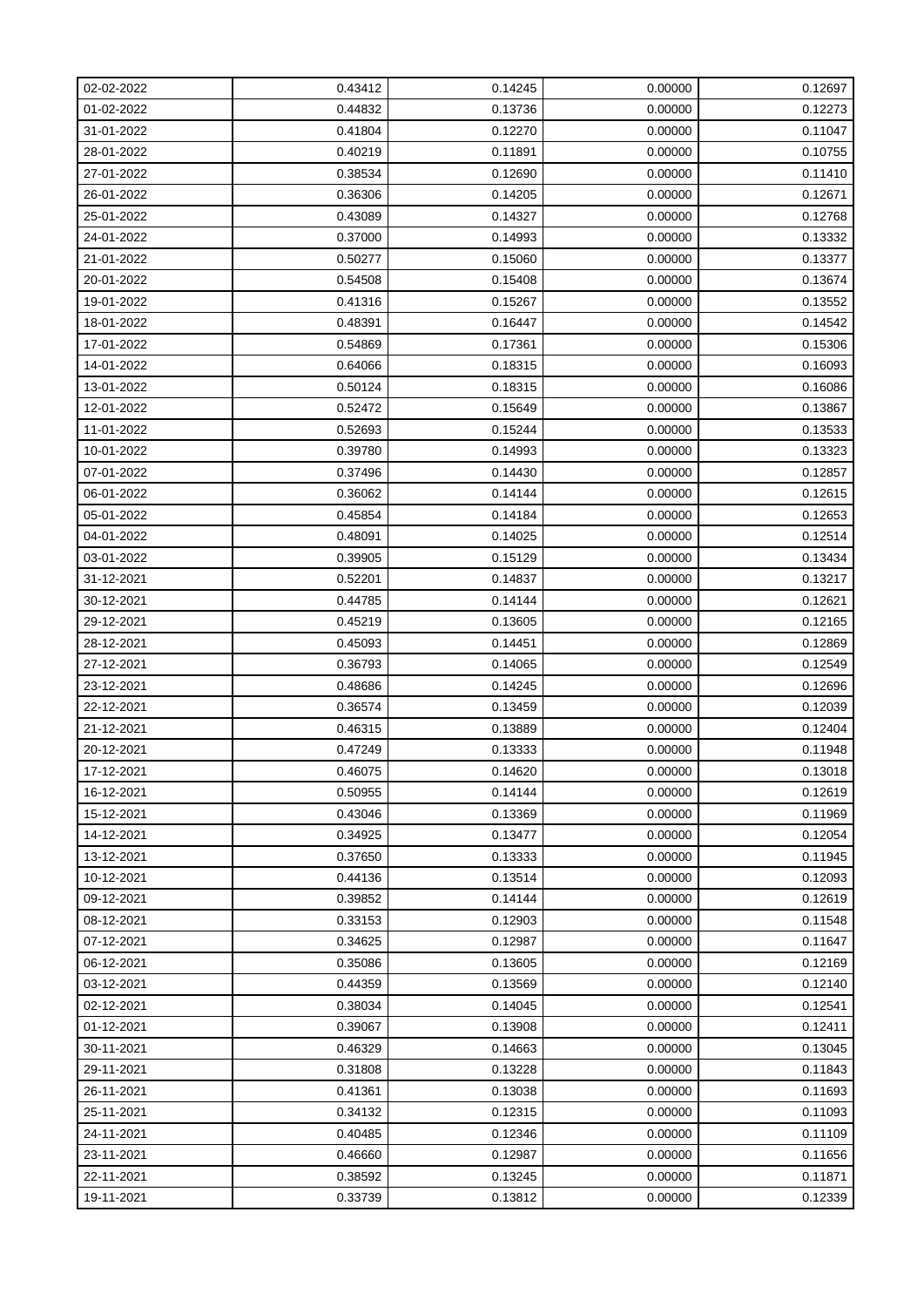| 18-11-2021 | 0.49056 | 0.13986 | 0.00000 | 0.12483 |
|------------|---------|---------|---------|---------|
| 17-11-2021 | 0.36038 | 0.13793 | 0.00000 | 0.12330 |
| 16-11-2021 | 0.46597 | 0.14620 | 0.00000 | 0.13014 |
| 15-11-2021 | 0.57267 | 0.16420 | 0.00000 | 0.14512 |
| 12-11-2021 | 0.55581 | 0.16340 | 0.00000 | 0.14448 |
| 11-11-2021 | 0.50892 | 0.16863 | 0.00000 | 0.14886 |
| 10-11-2021 | 0.57979 | 0.19802 | 0.00000 | 0.17308 |
| 09-11-2021 | 0.54873 | 0.20747 | 0.00000 | 0.18112 |
| 08-11-2021 | 0.57682 | 0.20202 | 0.00000 | 0.17671 |
| 05-11-2021 | 0.48368 | 0.19048 | 0.00000 | 0.16702 |
| 04-11-2021 | 0.47361 | 0.19417 | 0.00000 | 0.17016 |
| 03-11-2021 | 0.53471 | 0.20576 | 0.00000 | 0.17977 |
| 02-11-2021 | 0.53128 | 0.20877 | 0.00000 | 0.18228 |
| 01-11-2021 | 0.62567 | 0.19802 | 0.00000 | 0.17330 |
| 28-10-2021 | 0.79113 | 0.23866 | 0.00000 | 0.20722 |
| 27-10-2021 | 0.57854 | 0.20325 | 0.00000 | 0.17760 |
| 26-10-2021 | 0.57105 | 0.21053 | 0.00000 | 0.18374 |
| 25-10-2021 | 0.54664 | 0.21053 | 0.00000 | 0.18366 |
| 24-10-2021 | 0.62820 | 0.23310 | 0.00000 | 0.20258 |
| 21-10-2021 | 0.62087 | 0.22573 | 0.00000 | 0.19641 |
| 20-10-2021 | 0.54218 | 0.22272 | 0.00000 | 0.19392 |
| 19-10-2021 | 0.74756 | 0.21692 | 0.00000 | 0.18907 |
| 18-10-2021 | 0.73611 | 0.22883 | 0.00000 | 0.19895 |
| 17-10-2021 | 0.69544 | 0.20325 | 0.00000 | 0.17764 |
| 14-10-2021 | 0.71525 | 0.21186 | 0.00000 | 0.18490 |
| 13-10-2021 | 0.69469 | 0.20921 | 0.00000 | 0.18257 |
| 12-10-2021 | 0.51569 | 0.18939 | 0.00000 | 0.16614 |
| 11-10-2021 | 0.49844 | 0.18939 | 0.00000 | 0.16613 |
| 10-10-2021 | 0.49495 | 0.19493 | 0.00000 | 0.17073 |
| 07-10-2021 | 0.59805 | 0.18450 | 0.00000 | 0.16209 |
| 06-10-2021 | 0.67280 | 0.19084 | 0.00000 | 0.16733 |
| 05-10-2021 | 0.57147 | 0.18762 | 0.00000 | 0.16465 |
| 04-10-2021 | 0.49550 | 0.20243 | 0.00000 | 0.17695 |
| 03-10-2021 | 0.61143 | 0.20661 | 0.00000 | 0.18048 |
| 30-09-2021 | 0.58008 | 0.19305 | 0.00000 | 0.16914 |
| 29-09-2021 | 0.70661 | 0.20284 | 0.00000 | 0.17738 |
| 28-09-2021 | 0.73184 | 0.22727 | 0.00000 | 0.19770 |
| 27-09-2021 | 0.76338 | 0.23364 | 0.00000 | 0.20298 |
| 26-09-2021 | 0.57228 | 0.24096 | 0.00000 | 0.20911 |
| 23-09-2021 | 0.90948 | 0.26316 | 0.00000 | 0.22759 |
| 22-09-2021 | 0.87786 | 0.25510 | 0.00000 | 0.22083 |
| 21-09-2021 | 0.76120 | 0.25707 | 0.00000 | 0.22251 |
| 20-09-2021 | 0.72991 | 0.25907 | 0.00000 | 0.22422 |
| 19-09-2021 | 0.63661 | 0.24631 | 0.00000 | 0.21360 |
| 16-09-2021 | 0.74975 | 0.28818 | 0.00000 | 0.24841 |
| 15-09-2021 | 0.81689 | 0.28571 | 0.00000 | 0.24642 |
| 14-09-2021 | 0.94262 | 0.32468 | 0.00000 | 0.27879 |
| 13-09-2021 | 1.13545 | 0.32051 | 0.00000 | 0.27531 |
| 12-09-2021 | 0.93859 | 0.28986 | 0.00000 | 0.24972 |
| 09-09-2021 | 1.17076 | 0.34364 | 0.00000 | 0.29470 |
| 08-09-2021 | 0.83730 | 0.31847 | 0.00000 | 0.27362 |
| 07-09-2021 | 0.84298 | 0.32258 | 0.00000 | 0.27711 |
| 06-09-2021 | 1.08891 | 0.35587 | 0.00000 | 0.30467 |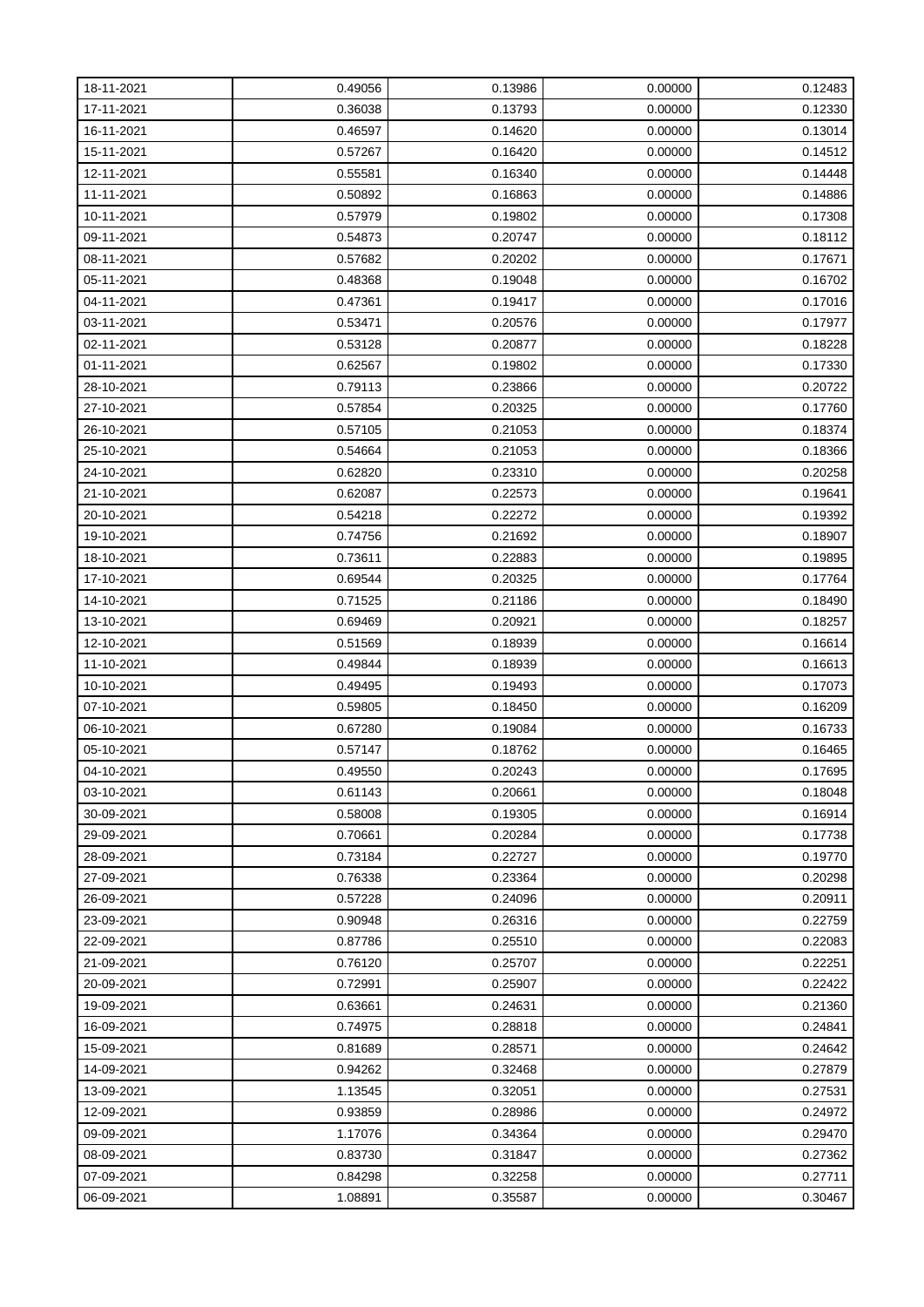| 05-09-2021 | 1.18632 | 0.35714 | 0.00000 | 0.30589 |
|------------|---------|---------|---------|---------|
| 02-09-2021 | 1.11153 | 0.37037 | 0.00000 | 0.31690 |
| 01-09-2021 | 0.87718 | 0.33557 | 0.00000 | 0.28787 |
| 31-08-2021 | 0.81084 | 0.29940 | 0.00000 | 0.25758 |
| 30-08-2021 | 1.19175 | 0.31646 | 0.00000 | 0.27205 |
| 29-08-2021 | 0.98865 | 0.29070 | 0.00000 | 0.25041 |
| 26-08-2021 | 0.83123 | 0.26110 | 0.00000 | 0.22585 |
| 25-08-2021 | 0.83470 | 0.26596 | 0.00000 | 0.22994 |
| 24-08-2021 | 0.64490 | 0.25445 | 0.00000 | 0.22020 |
| 23-08-2021 | 0.85326 | 0.24938 | 0.00000 | 0.21604 |
| 22-08-2021 | 0.66259 | 0.24450 | 0.00000 | 0.21207 |
| 19-08-2021 | 0.65343 | 0.22173 | 0.00000 | 0.19312 |
| 18-08-2021 | 0.65293 | 0.22124 | 0.00000 | 0.19261 |
| 17-08-2021 | 0.79596 | 0.23923 | 0.00000 | 0.20766 |
| 16-08-2021 | 0.70466 | 0.26738 | 0.00000 | 0.23098 |
| 15-08-2021 | 0.82805 | 0.27548 | 0.00000 | 0.23792 |
| 12-08-2021 | 0.70567 | 0.24570 | 0.00000 | 0.21303 |
| 11-08-2021 | 0.71796 | 0.24510 | 0.00000 | 0.21247 |
| 10-08-2021 | 0.59282 | 0.23474 | 0.00000 | 0.20395 |
| 09-08-2021 | 0.82899 | 0.24213 | 0.00000 | 0.21004 |
| 08-08-2021 | 0.82589 | 0.25126 | 0.00000 | 0.21749 |
| 05-08-2021 | 0.96966 | 0.29499 | 0.00000 | 0.25407 |
| 03-08-2021 | 1.15966 | 0.33445 | 0.00000 | 0.28728 |
| 02-08-2021 | 1.21153 | 0.34130 | 0.00000 | 0.29267 |
| 01-08-2021 | 1.07486 | 0.34965 | 0.00000 | 0.29971 |
| 29-07-2021 | 1.33350 | 0.36630 | 0.00000 | 0.31347 |
| 28-07-2021 | 1.15763 | 0.33223 | 0.00000 | 0.28508 |
| 27-07-2021 | 0.69220 | 0.27855 | 0.00000 | 0.24044 |
| 26-07-2021 | 0.76255 | 0.26247 | 0.00000 | 0.22721 |
| 25-07-2021 | 0.69024 | 0.26247 | 0.00000 | 0.22715 |
| 22-07-2021 | 0.77390 | 0.25707 | 0.00000 | 0.22246 |
| 21-07-2021 | 0.84697 | 0.26178 | 0.00000 | 0.22646 |
| 20-07-2021 | 0.79430 | 0.24510 | 0.00000 | 0.21250 |
| 19-07-2021 | 0.82782 | 0.26247 | 0.00000 | 0.22692 |
| 18-07-2021 | 0.81980 | 0.25773 | 0.00000 | 0.22305 |
| 15-07-2021 | 0.81422 | 0.27027 | 0.00000 | 0.23338 |
| 14-07-2021 | 0.84333 | 0.29762 | 0.00000 | 0.25622 |
| 13-07-2021 | 0.78248 | 0.26110 | 0.00000 | 0.22586 |
| 12-07-2021 | 0.77314 | 0.29940 | 0.00000 | 0.25779 |
| 11-07-2021 | 1.07001 | 0.31746 | 0.00000 | 0.27274 |
| 08-07-2021 | 0.79337 | 0.29586 | 0.00000 | 0.25496 |
| 07-07-2021 | 0.75205 | 0.27248 | 0.00000 | 0.23529 |
| 06-07-2021 | 0.95693 | 0.28329 | 0.00000 | 0.24439 |
| 05-07-2021 | 1.07905 | 0.31056 | 0.00000 | 0.26740 |
| 04-07-2021 | 1.09707 | 0.31546 | 0.00000 | 0.27120 |
| 01-07-2021 | 0.79215 | 0.28090 | 0.00000 | 0.24235 |
| 30-06-2021 | 0.94705 | 0.29155 | 0.00000 | 0.25119 |
| 29-06-2021 | 1.06253 | 0.33557 | 0.00000 | 0.28813 |
| 28-06-2021 | 0.84665 | 0.34364 | 0.00000 | 0.29461 |
| 27-06-2021 | 1.29453 | 0.37313 | 0.00000 | 0.31941 |
| 24-06-2021 | 1.22810 | 0.37879 | 0.00000 | 0.32379 |
| 23-06-2021 | 1.03911 | 0.36900 | 0.00000 | 0.31569 |
| 22-06-2021 | 1.30481 | 0.38023 | 0.00000 | 0.32529 |